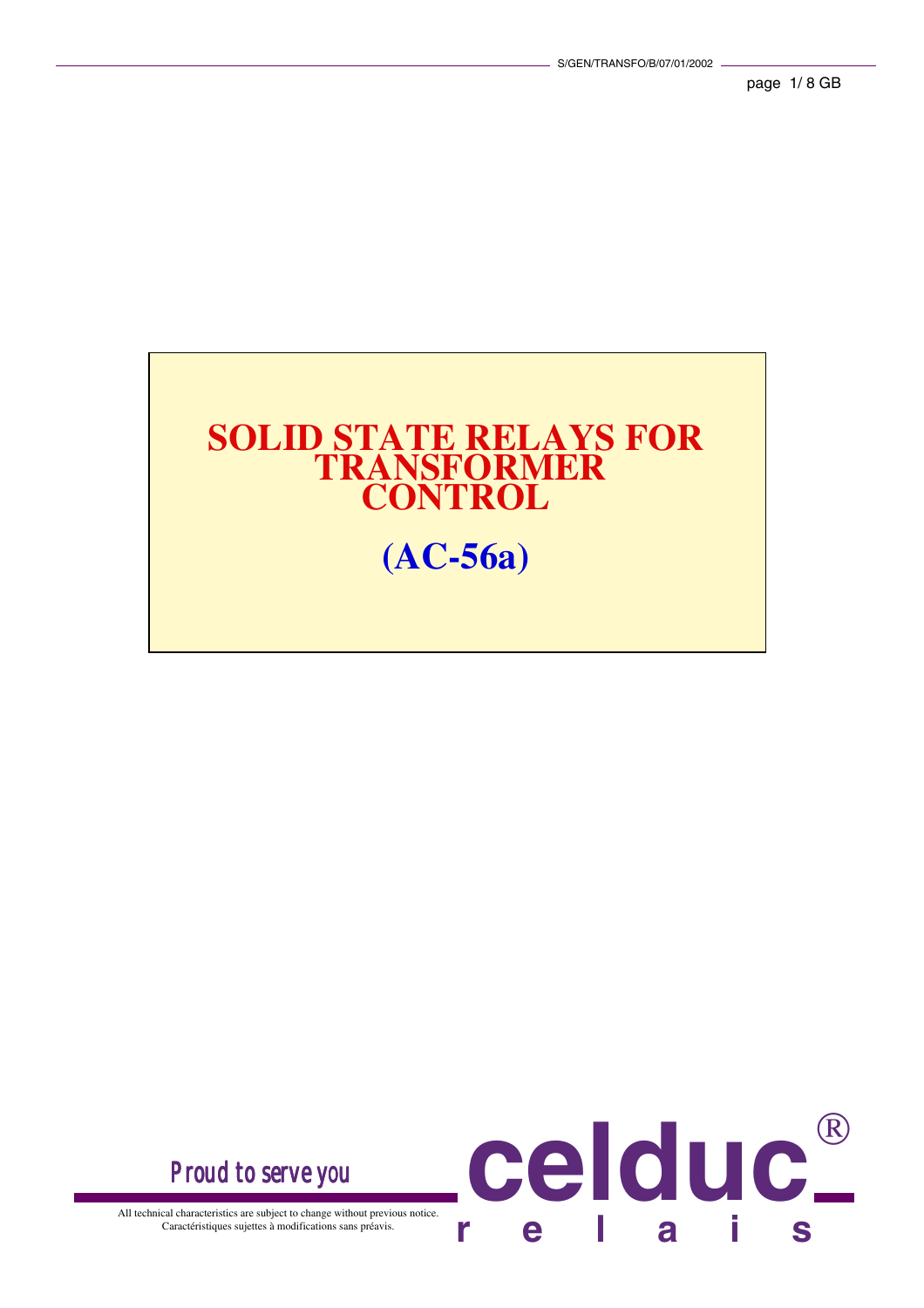## **USING SSRs ON SATURABLE INDUCTIVE LOADS PARTICULARLY PRIMARY WINDINGS OF TRANSFORMERS.**

**Driving** 

a saturable inductive load often generates high peaks of voltage which may damage sem conductors used in ssrs.

### **I - WORKING ANALYSIS :**

### **a) Non-saturable induction coil**

It is preferable to control the induction of the induction coil at the maximum of the sine wave (peak starting) up to zero crossing (zero cross relay).



In permanent operation, the magnetic field H (proportional to the current) i varies according to the induction B according to Hyseresis cycle (fig 3), B is in quadrature with respect to U. According to the stopping instant of the current, a residual induction persists (+BR -BR). The conduction instant is therefore of prime importance as saturation (Bsat) of the iron can be easily reached and gives rise to a significant increase of i.(u decreases).I may reach 100In.

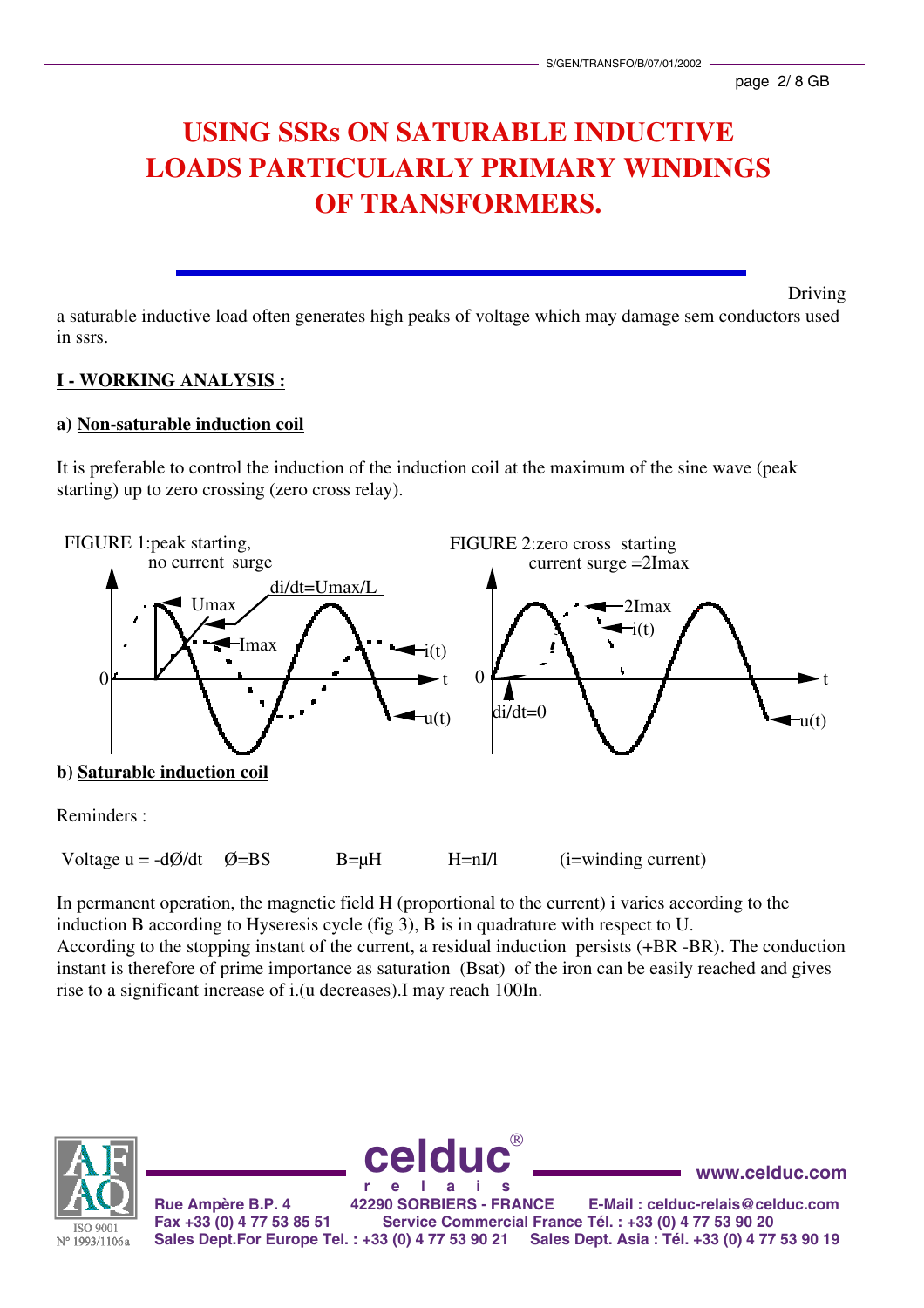### page 3/ 8 GB





**b-1 Zero crossing start**: Example: control by zero cross SSR (zero cross) Two cases can occur.

Case  $n^{\circ}$ 1 : The starting is performed on the same half cycleas the previous stop.

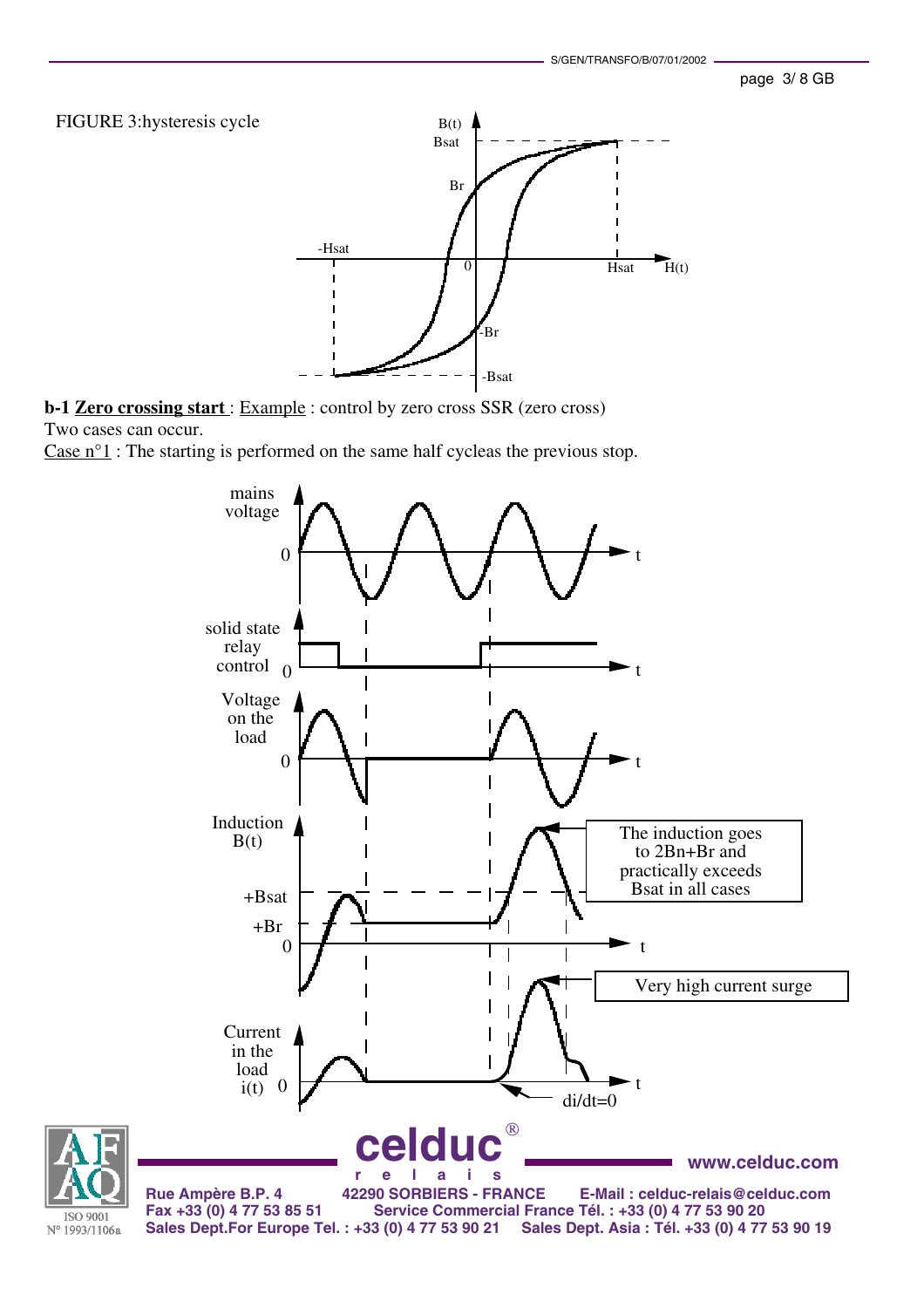In most of cases, the Bsat saturation induction is reached. The amplitude of the current (proportional to H), becomes very high.

### . **This type of control produces the most surges**

Case n°2 : In order to decrease this current surge, it is preferable to have full cycles. The starting only takes place on the half cycle opposite that of the stop.

=> With a use of a zero cross solid state relay, the stopping phase and the starting phase must therefore be known to send the control.



The induction reached is less important but often exceeds ahigh current surge remains.

**It results that zero cross starting must be avoided on this type of load.**





**www.celduc.com**

**Rue Ampère B.P. 4 42290 SORBIERS - FRANCE E-Mail : celduc-relais@celduc.com Fax +33 (0) 4 77 53 85 51 Service Commercial France Tél. : +33 (0) 4 77 53 90 20 Sales Dept.For Europe Tel. : +33 (0) 4 77 53 90 21 Sales Dept. Asia : Tél. +33 (0) 4 77 53 90 19**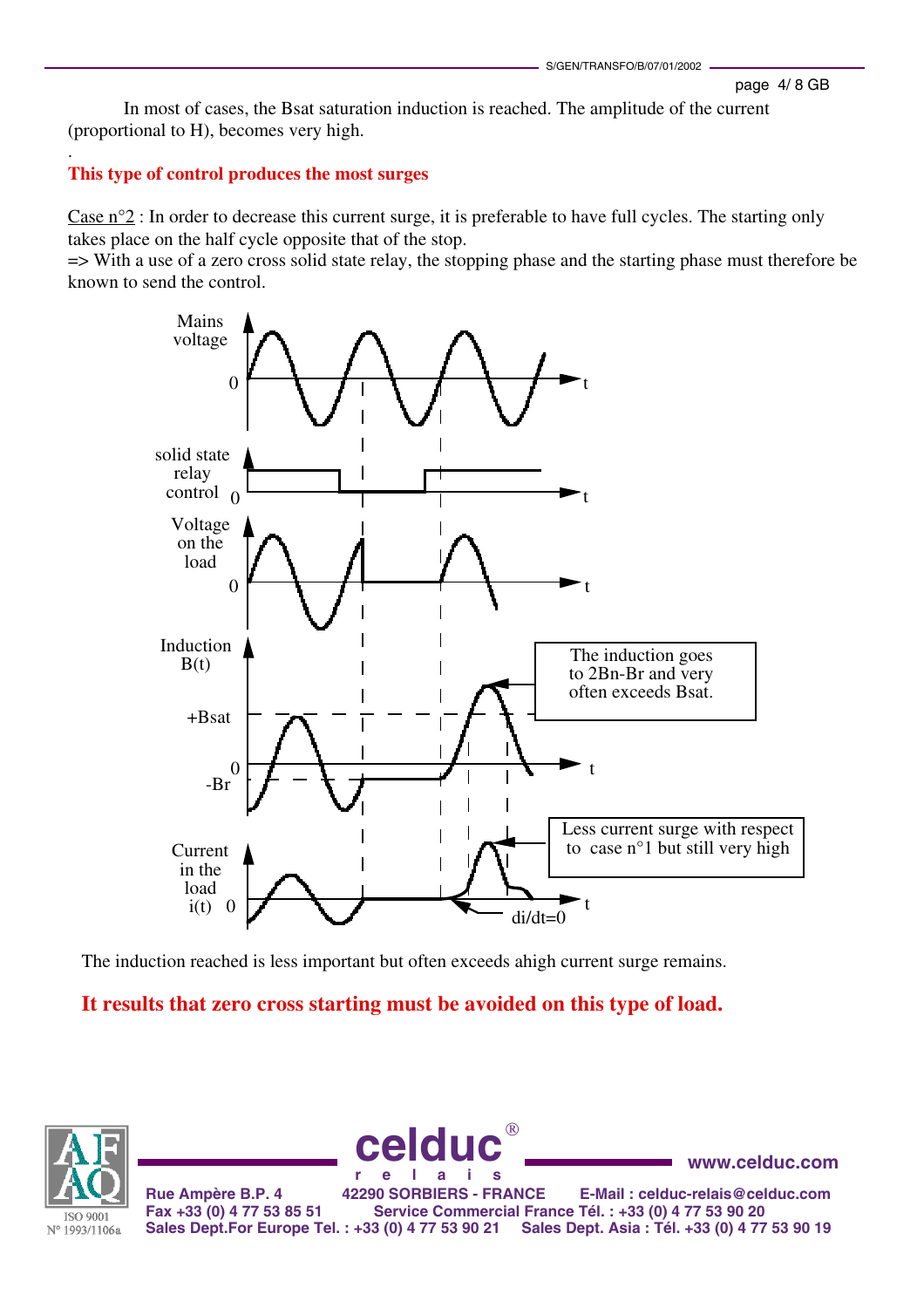If the transformer is on load, the magnetising current value also takes on the secondary current brought to the primary winding which is weighted in the established rating but which can require zero cross switching in transient rating. This is the case of transformers secondary windings loaded with capacitors and where switching on at zero crossing is preferable.

In this case, it is necessary to adapt the rating of the SSR to the max. currents likely to be reached on starting.

This must therefore be checked with the curve  $It = f(t)$  repetitively.



Extreme example : with a relay of 125 A. With a surge of 20ms, the relay can withstand approximately 1000A about.

On a transformer, taking 100In at starting, the max. pilot controlable current with this relay would be 10A i.e. 4KV in 400VAC.

### Note : on low loads, (small transformers...) the component R reduces the significant current peaks.

### **With a so-called (Random) solid state relay**

The making occurs at any point of the sine wave. The probability of zero cross starting is less than at the peak. This type of relay is preferable to a zero cross relay, however, as the control is random, the current peaks are too. Starts can be optimised with the right control using this type of relays.

# **With standard SSRs, it is preferable to use random relays, but in all cases, the rating of the SSR should be oversized.**





**www.celduc.com**

**Rue Ampère B.P. 4 42290 SORBIERS - FRANCE E-Mail : celduc-relais@celduc.com Fax +33 (0) 4 77 53 85 51 Service Commercial France Tél. : +33 (0) 4 77 53 90 20 Sales Dept.For Europe Tel. : +33 (0) 4 77 53 90 21 Sales Dept. Asia : Tél. +33 (0) 4 77 53 90 19**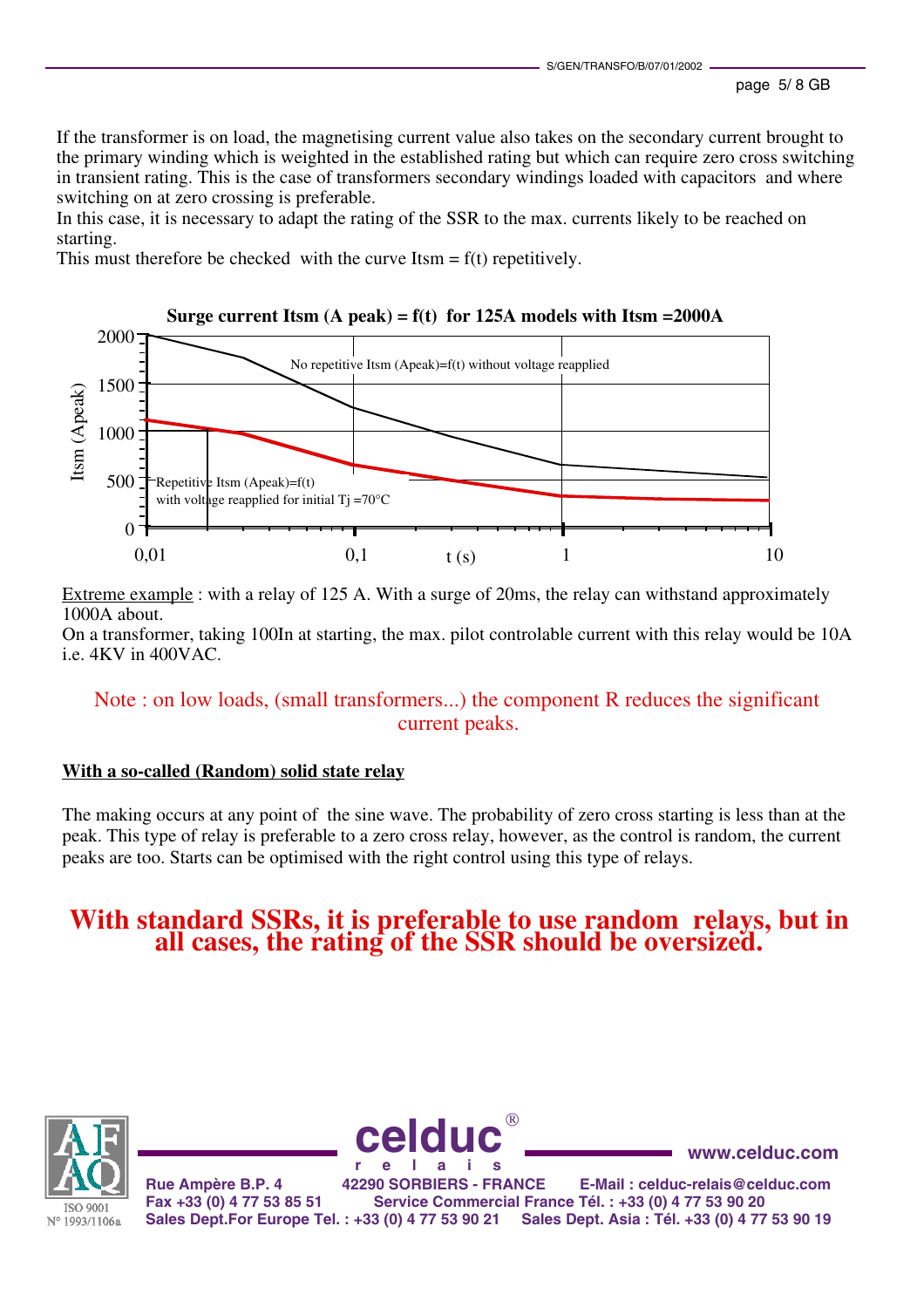### page 6/ 8 GB

**OTHER SOLUTIONS :**

### **Peak starting**

Two cases can occur

Case n°1 : Tha starting takes place at the peak but on the same half cycle as that of the previous stop.



In this type of control, in the most unfavourable case, the max. induction reaches Bn+Br. In general, Bsat is not reached, and current stays within the allowable proportions. This type of relay is developped by celduc with the ref SCP. Model 230V and 400VAC 40Amp, and can be produced upon request up to 125 Amps.

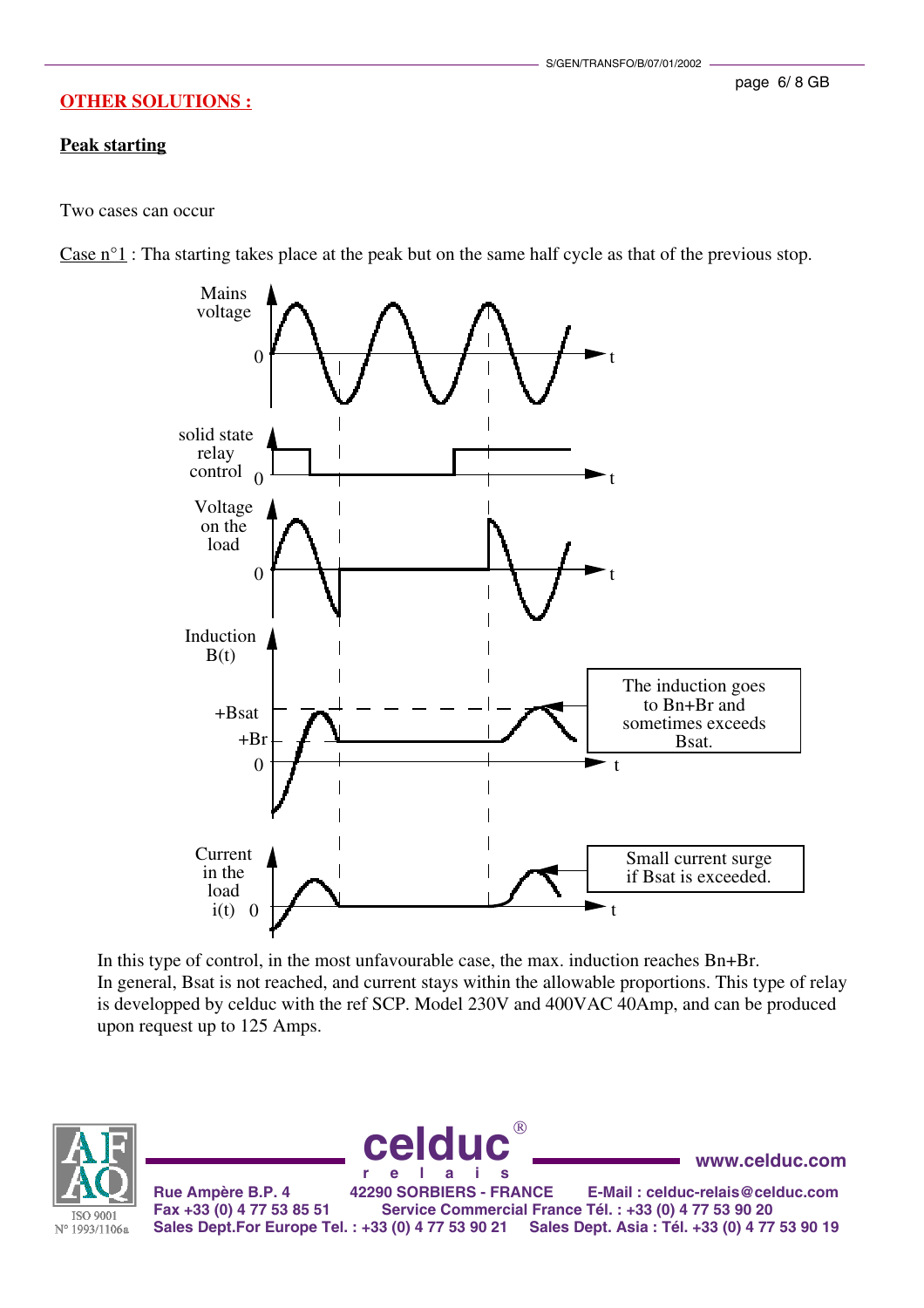Case n°2 :The starting takes place at the peak but on the half cycle opposite that of the stop.

In the case of the use of a "peak starting" relay : celduc SCP relay without phase angle control (case n<sup>o</sup>1). This case ocurs 1 out of 2 times (statistically).



Note: If a transformer is very near Bsat at In, a small current surge may tak cycle. second half cycle

This is a good control for a transformer : peak starting+full cycles.

**A peak starting relay allows for the starting current of a transformer to be reduced which avoids protection devices from breaking. Mains microcuts must, nonetheless, be accounted for.**

**The solid state relay must reesist the allowable peak current in the worst of condition (zero cross control).**





**www.celduc.com**

**Rue Ampère B.P. 4 42290 SORBIERS - FRANCE E-Mail : celduc-relais@celduc.com Fax +33 (0) 4 77 53 85 51 Service Commercial France Tél. : +33 (0) 4 77 53 90 20 Sales Dept.For Europe Tel. : +33 (0) 4 77 53 90 21 Sales Dept. Asia : Tél. +33 (0) 4 77 53 90 19**